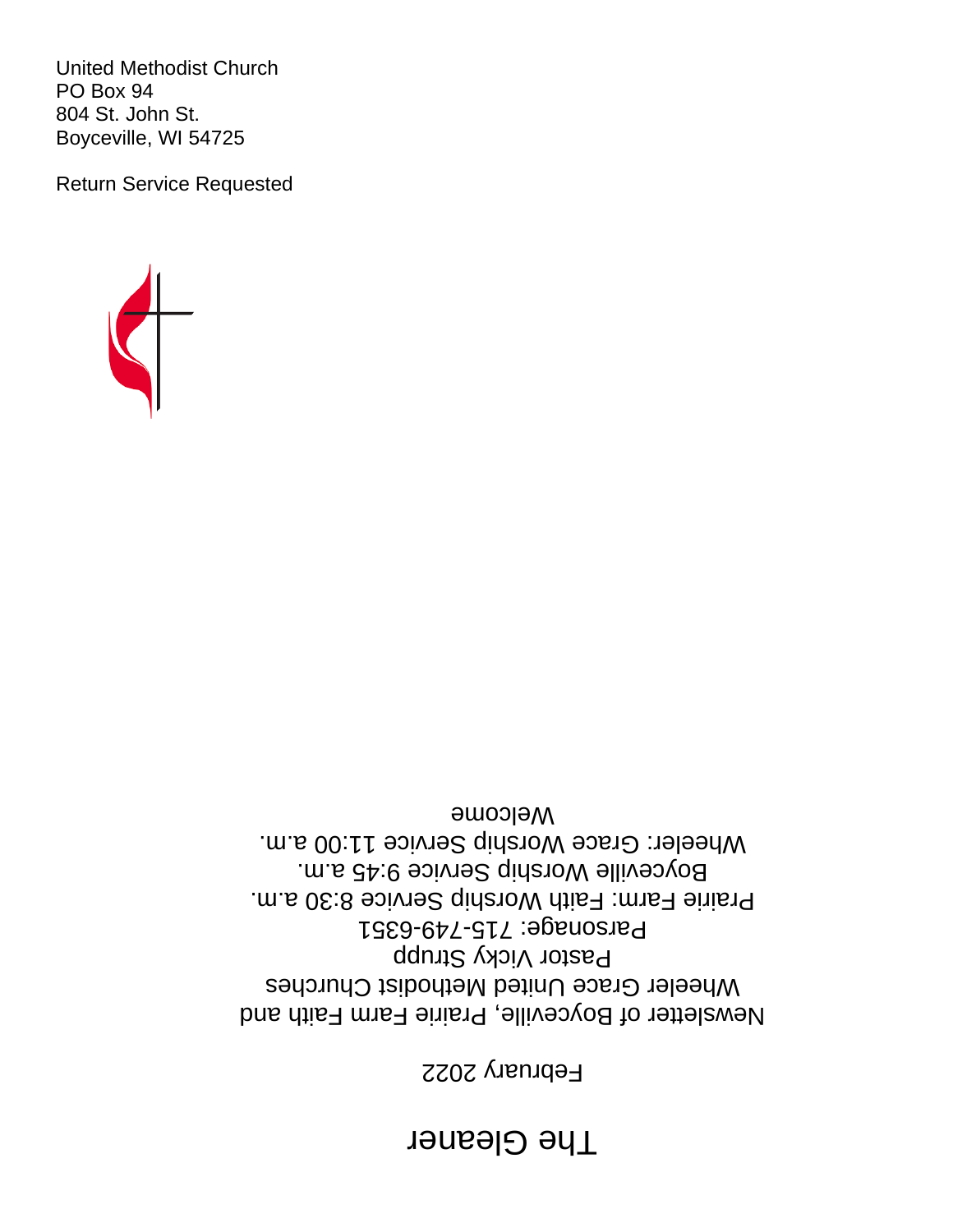Pastor Vicky's Reflections

Dear Church Family,

As I write this, I have been your pastor for half a year. To say that I am grateful to be here would be an understatement. I'm marveling at the fact that the places that once looked so unfamiliar now warm my heart with their familiarity. New people have quickly become friends. I'm continually grateful for the support and appreciation I receive. It hasn't taken me long to feel truly at home here in Prairie Farm, Boyceville, and Wheeler!

Looking forward to ministry plans for this year, I'm filled with hope and anticipation. Yes, we're still fighting a virus, along with the rest of the world. But let me remind you that God is not done with us yet! Together, let us seek God's wisdom and guidance as we navigate 2022!

From Proverbs 2:

*6 For the Lord gives wisdom;*

*from his mouth come knowledge and understanding;*

*7 he stores up sound wisdom for the upright;*

*he is a shield to those who walk blamelessly,*

*8 guarding the paths of justice*

*and preserving the way of his faithful ones.*

*9 Then you will understand righteousness and justice*

*and equity, every good path;*

*10 for wisdom will come into your heart,*

*and knowledge will be pleasant to your soul.*

Grace and peace,

Pastor Vicky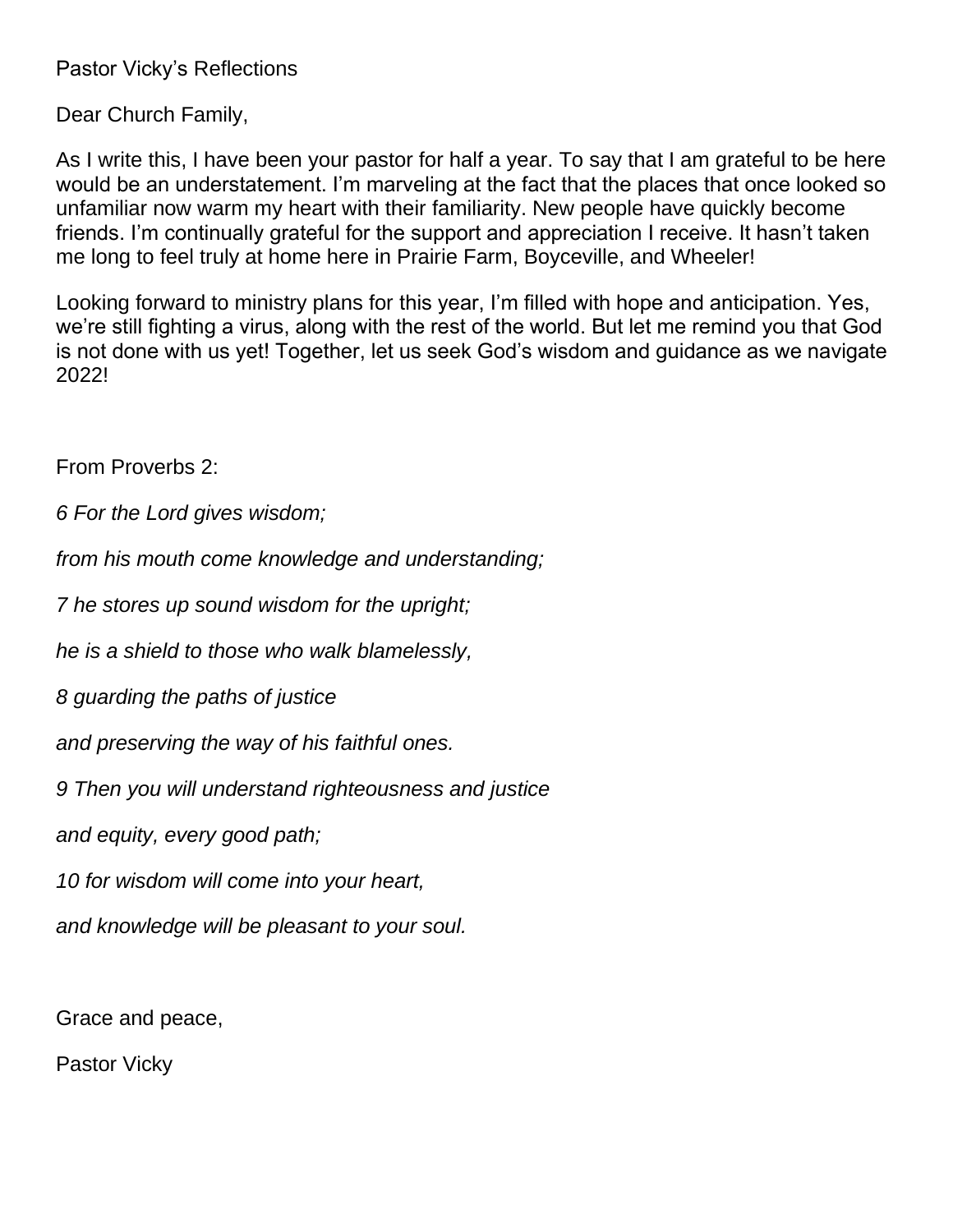

**January 30th is a Fifth Sunday! We'll have a joint service and potluck at the Boyceville church at 10 am.**

# **Basic Lay Servant Course**

Mondays, February 7, 21 and 28

6 p.m. at Trinity United Methodist Church, Elk Mound

Mondays, March 7, 14 and 28

6 p.m. at Iron Creek United Methodist Church, Menomonie

Cost: \$15 if you wish to get your books at the locations or \$4 if you purchase your own books.

If interested, please contact Rev. Joel Certa-Werner

joelumcrev@gmail.com

#### **Sermon by Phone**

The Boyceville church is offering a Sermon by Phone service. Each week you can call into our Sermon by Phone telephone number and listen to the scripture reading and sermon. The phone number is 715-309-5114. This is a Menomonie number, and it is a local phone number for Boyceville and Wheeler. There is no charge to listen to the sermon. The sermon will be available to call Sunday after 8 am. Each service will be available till the following Saturday afternoon. If you have any questions call Marguerite at 715-651-7880.

Sermon by Phone - call 715-309-5114. The message will change each week, but the phone number stays the same.

The sermon is also available on the United Methodist Church of Boyceville facebook page: and their website: boycevilleumc.org.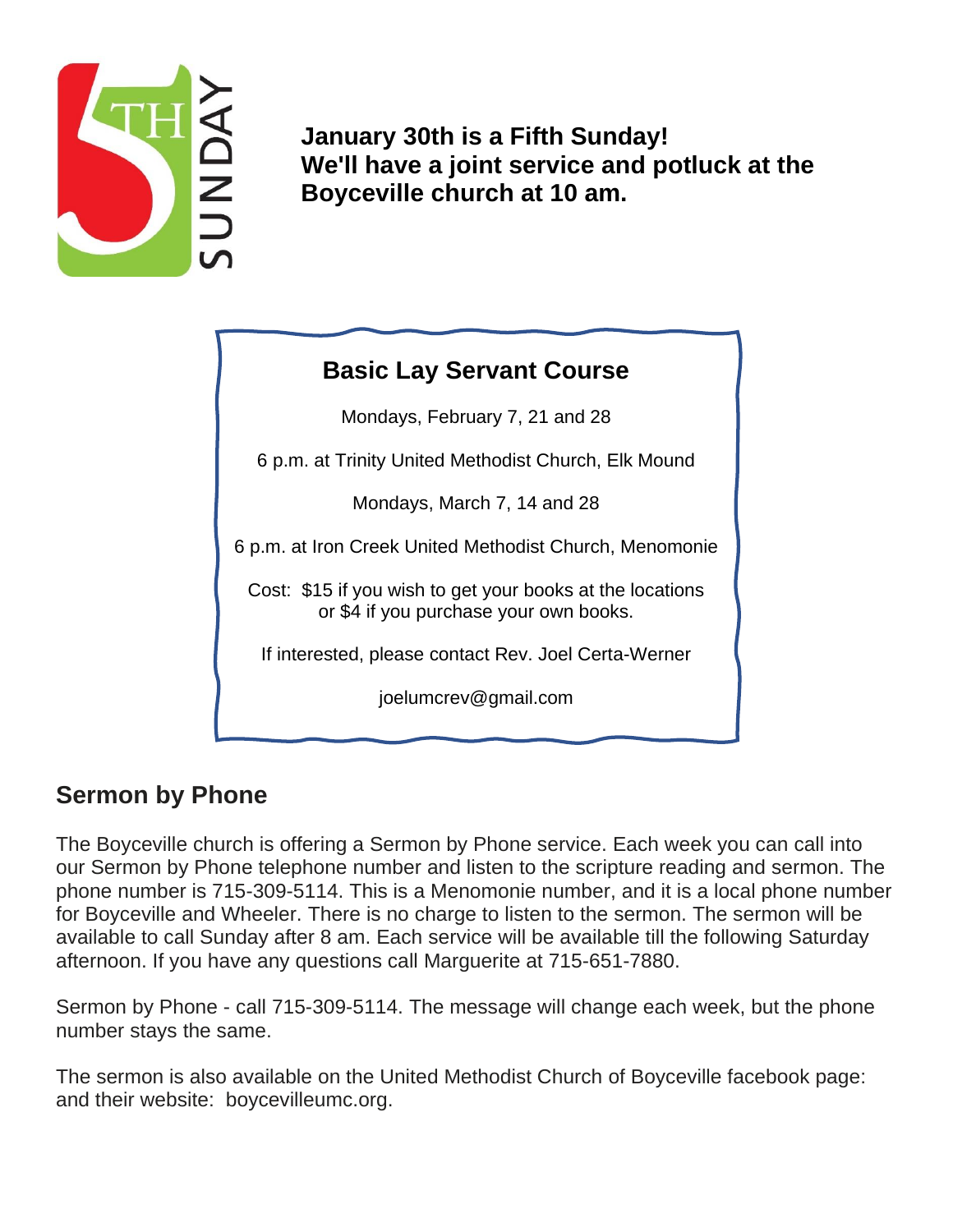

## **Monday's Meal at Menomonie United Methodist Church**

Every Monday evening volunteers gather at the Menomonie United Methodist Church (2703 Bongey Drive) to serve about 150 hot, nourishing, made-from-scratch free meals to anyone and everyone who comes. If you or someone you know would appreciate a meal, meals are served from 5-6 pm via curbside delivery. Just pull up to the wide sidewalk by the front door to order the number of meals you need and then pull ahead to the narrow sidewalk by the side entrance to wait for your meals to be packaged and delivered to you.

New volunteers are also welcome. Just call the church office at 715-235-0654 or email Pastor Wendy at pastor@menomonieumc.org to let them know which day you're available to come and which role you'd like to fill.

· If you like to cook (or are willing to learn), 2-3 volunteers are needed each week for the cooking shift from 2-5 pm. All groceries and supplies are provided for everything that is on the menu each week and at least one experienced cook from the Menomonie UMC will be there to help you find everything you need in the kitchen. You just get to help chop, mix, cook, and bake to get everything ready for the meal.

· If you prefer not to cook, you can still help! From 4:45-6:00 each week we need servers to dish the food up into to-go containers, baggers to neatly stack the filled containers in plastic shopping bags, a greeter to welcome each vehicle and take their order, runners to deliver the meals to the vehicles in the parking lot, and someone to run the commercial dishwasher.

In addition to the inherent joy and camaraderie you'll enjoy simply by helping with this ministry, most weeks if there is enough food left at 6:00 volunteers also get to take a meal home so you don't even have to make supper that night.

All volunteers are expected to follow public health and food safety guidelines. Face masks (when recommended by the CDC), hair nets, and serving gloves will be provided. If you'd rather not wear a hair net, you may bring a baseball cap from home instead. If you have any questions you can reach out to Pastor Wendy Slaback for more information at the email address and phone number above.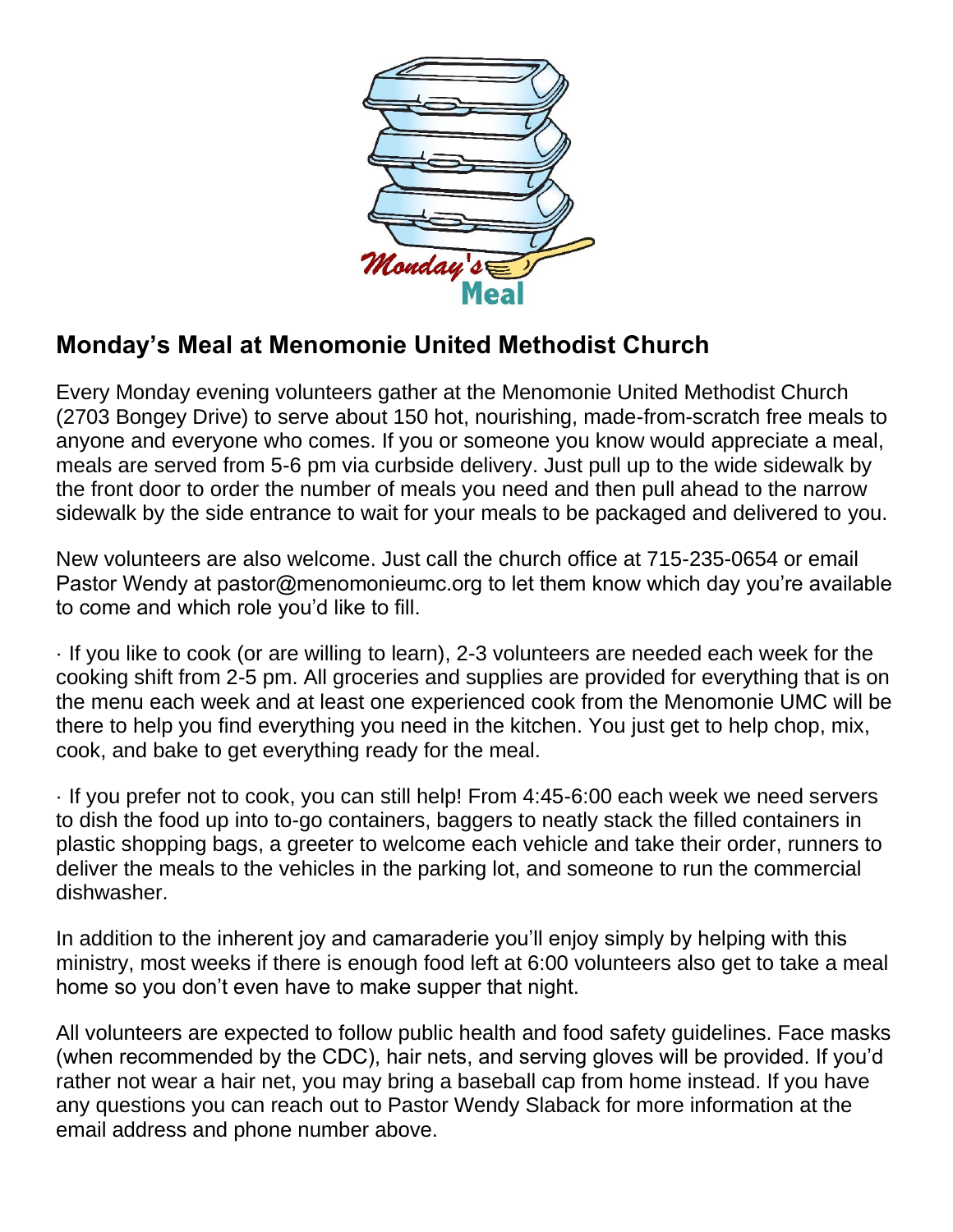

#### **Gleaner Deadline**

Gleaner news is due Tuesday, February 22nd. Please contact Tammy Nelson at 715-505-2657 or [rtsmnelson@hotmail.com](mailto:rtsmnelson@hotmail.com) with your news. Thanks.

# *Scripture Readers for Boyceville*

 Reader February 6 Carol Cherney February 13 Glenise Thomas February 20 Doreen Olson February 27 Merlyn Jones

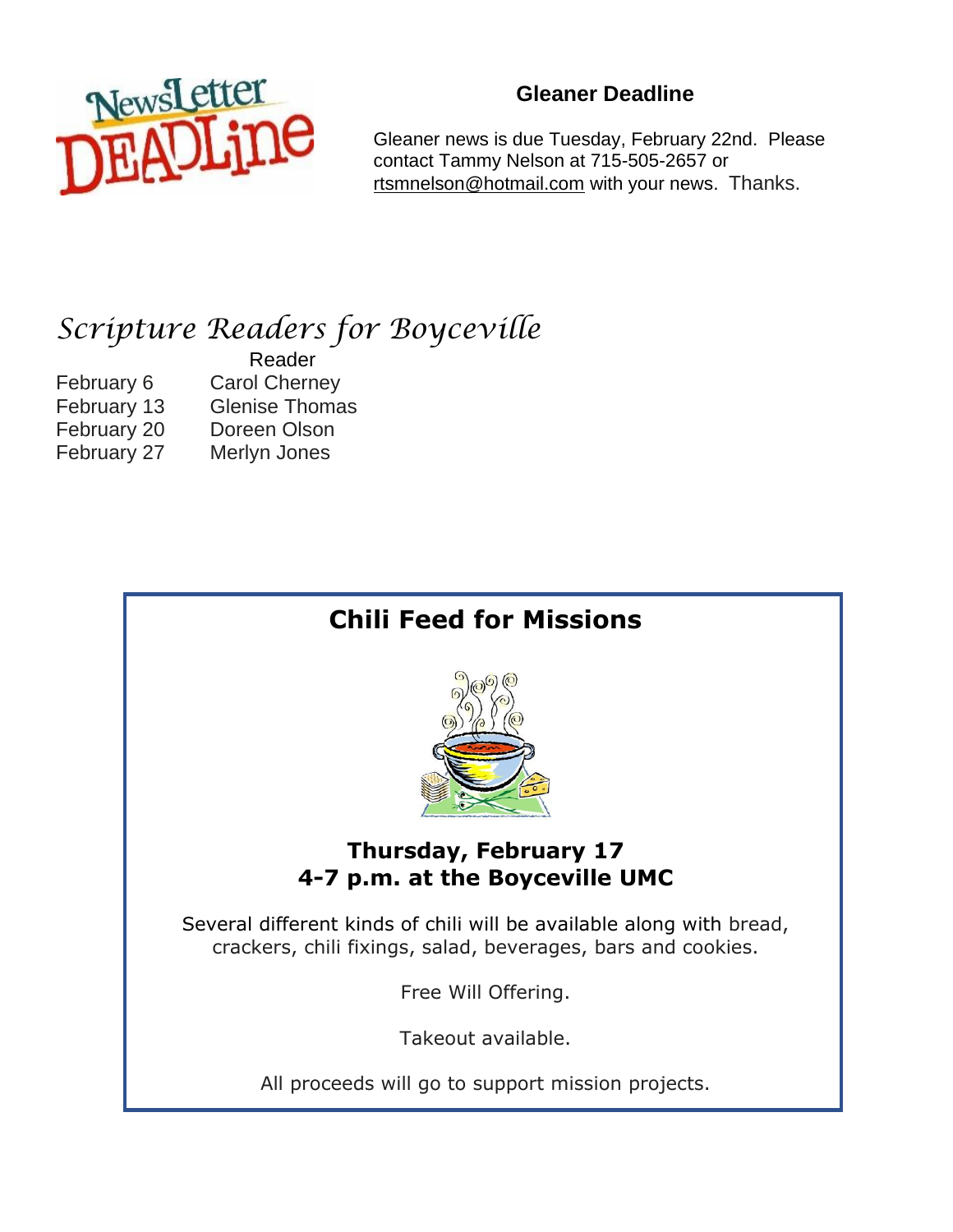### **Boyceville Coffee Time**

Coffee and cookies will be served at Boyceville on Sunday, February 13<sup>th</sup> and 27th after the worship service. Mindy Nelson and Glenise Thomas will serve on the 13th and Sheila Hegeman and Marguerite Blodgett will serve on the 27th.

#### **Mission Update**



We will continue collecting socks for the homeless through the month of February. Socks are needed for men, women and children. They don't have to be black or white, fun colors are nice too. Socks do need to be warm and cover the ankle. Part of the socks will be going to Stepping Stones, the rest Carol Cherney will take to Eau Claire to distribute to the homeless.

In March and April we will be making fleece blankets for emergency services in our area. It takes 2 pieces of fleece, each 2 yards long to make one blanket. A work day will be planned for a Saturday to make the blankets.

February 17 we are having a chili feed to support our mission projects. Cooks are needed to make chili, bars and cookies. Do you have a special chili recipe that everyone loves, consider making a couple of gallons for our chili feed. Contact Doreen or Marguerite if you are willing to make chili or bake.

# *Birthdays and Anniversaries in February*

- 
- 2 Ashlee Hanson
- 2 Jeremy White 20 Cory Dunn
- 10 Gilbert Krueger 20 Katie Kegen
- 11 Kyle Smith
- 15 Jerod Nelson 25 Glenise Thomas
- 15 Doreen Olson 27 Julie Hiben
- 16 Gary Knutson
- 1 Bridgett Kahl 17 Frank Dummer
	-
	-
	- 25 Skipper Ford
	-
	-

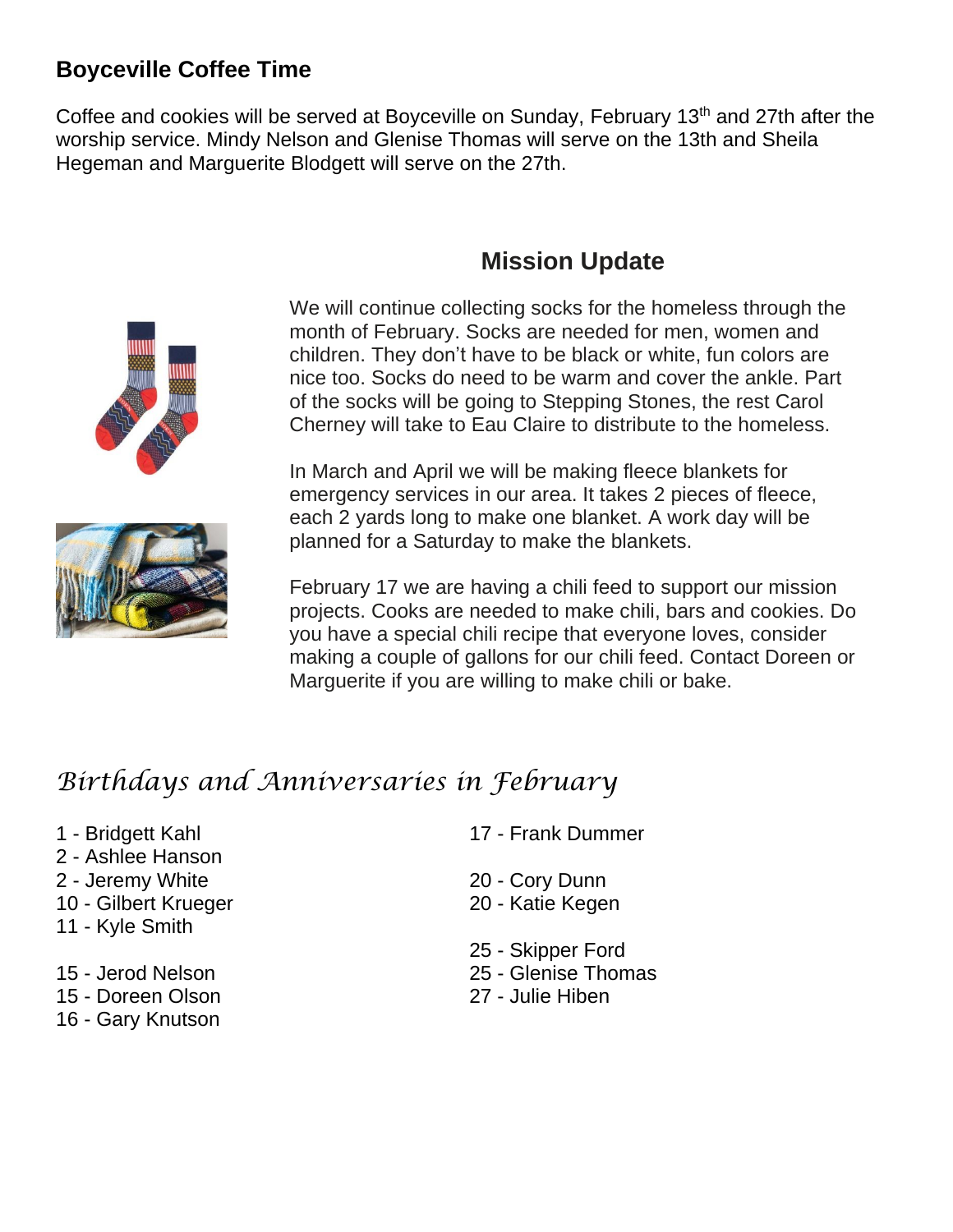

We would like to thank everyone at the church for all your love, support, prayers and gifts after our house fire. We are truly blessed !! Thank you so much. John and Rosanne Wurtzler



Gloria Kahl Parker Knutson Chloe Howey Rex Nicholson Jeanna Hollister Amanda Roper Honduras Mission Food Harvest Ministry Coat Closet Our shut-ins & those in nursing homes

A reminder: Please remember our shut-ins with calls and cards. **Please keep our prayer list current by letting Pastor Vicky or Tammy know when names should be added or removed**.

# **Church Cookbooks**

The Downing United Methodist Church has cookbooks for sale for \$5 each. If you would like one, please let Tammy know at 715-505-2657 or [rtsmnelson@hotmail.com.](mailto:rtsmnelson@hotmail.com) They make great gifts.

Wheeler: Grace United Methodist Church

# **Take-out Creamed Chicken & Biscuit Dinner**

3-7 p.m. Thursday, February 10th

Pick up food at Our Savior's Lutheran Church, Wheeler, WI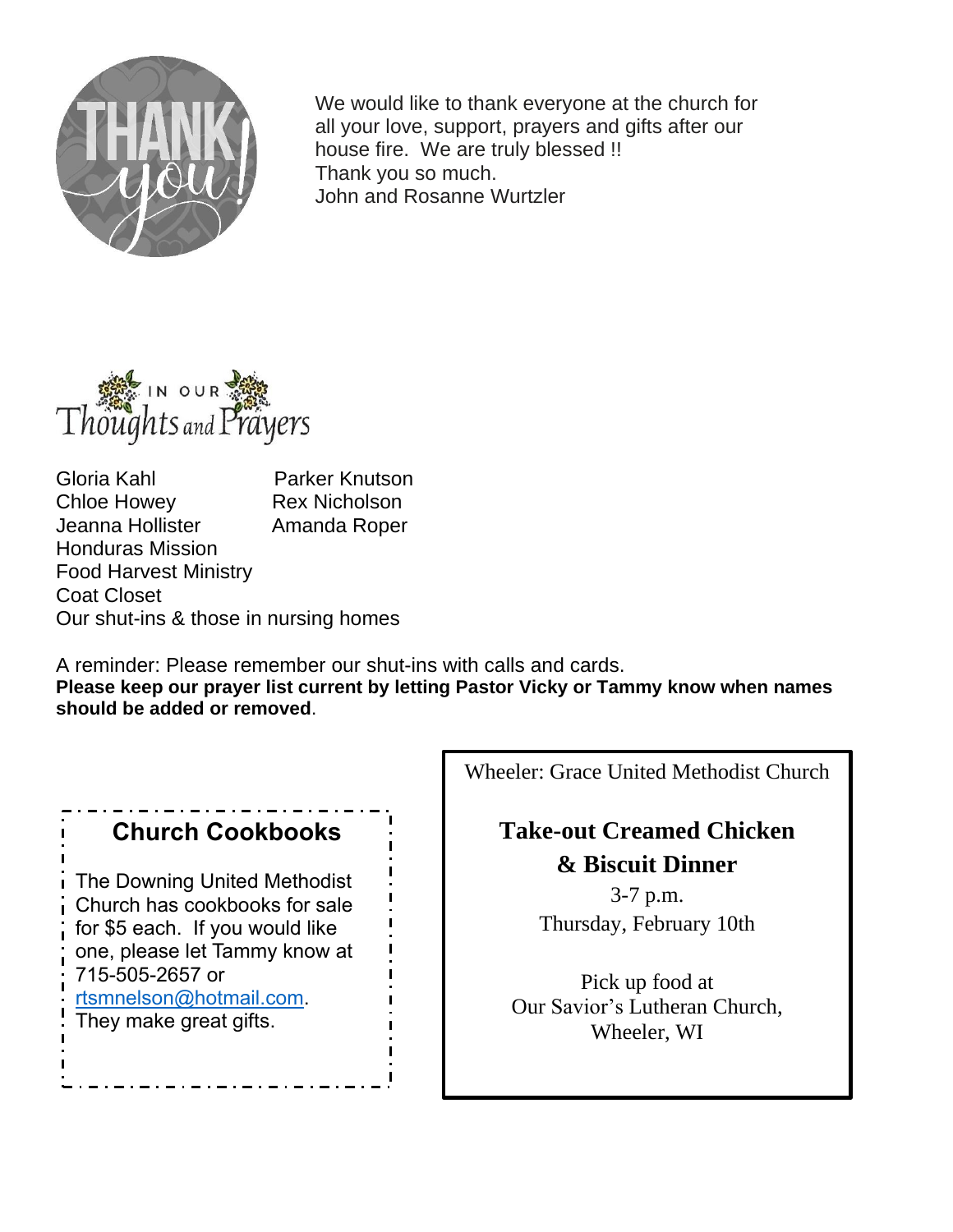# *Faith United Methodist Church News for February*

## Worship Service at 8:30 am

#### Thank you:

- To Tim and Dawn Schauer for a monetary donation to the Memorial Fund in memory of Kathy Larson.
- To Robin Burke for making a fruit basket for Gary and Gloria.
- To all who helped take down the Christmas decorations.
- To all who helped financially. Apportionments were paid in full.
- To Lay Readers: Robin Burke, Roxanne White, and Bill Wiseman.
- To Coffee Servers: Robin Burke, Roxanne White, and Margie Wiseman.

|             | <b>Lay Reader</b>     | Greeter/Usher       | <b>Coffee/Snack</b>  |
|-------------|-----------------------|---------------------|----------------------|
| February 6  | <b>Leslie Frisle</b>  | Open                | <b>Leslie Frisle</b> |
| February 13 | <b>Bill Wiseman</b>   | <b>Bill Wiseman</b> | Open                 |
| February 20 | <b>Bruce Drinkman</b> | Open                | Open                 |
| February 27 | Roxanne White         | Roxanne White       | <b>Roxanne White</b> |

## *Faith United Methodist Women*

Faith United Methodist Women will not be going to Pioneer Care and Rehab for our February meeting. There are restrictions in the Activity Room for Social Distancing due to Covid. Our next meeting will be March 4<sup>th</sup> with Pat Frisle having the Call to Prayer and Self-Denial program.